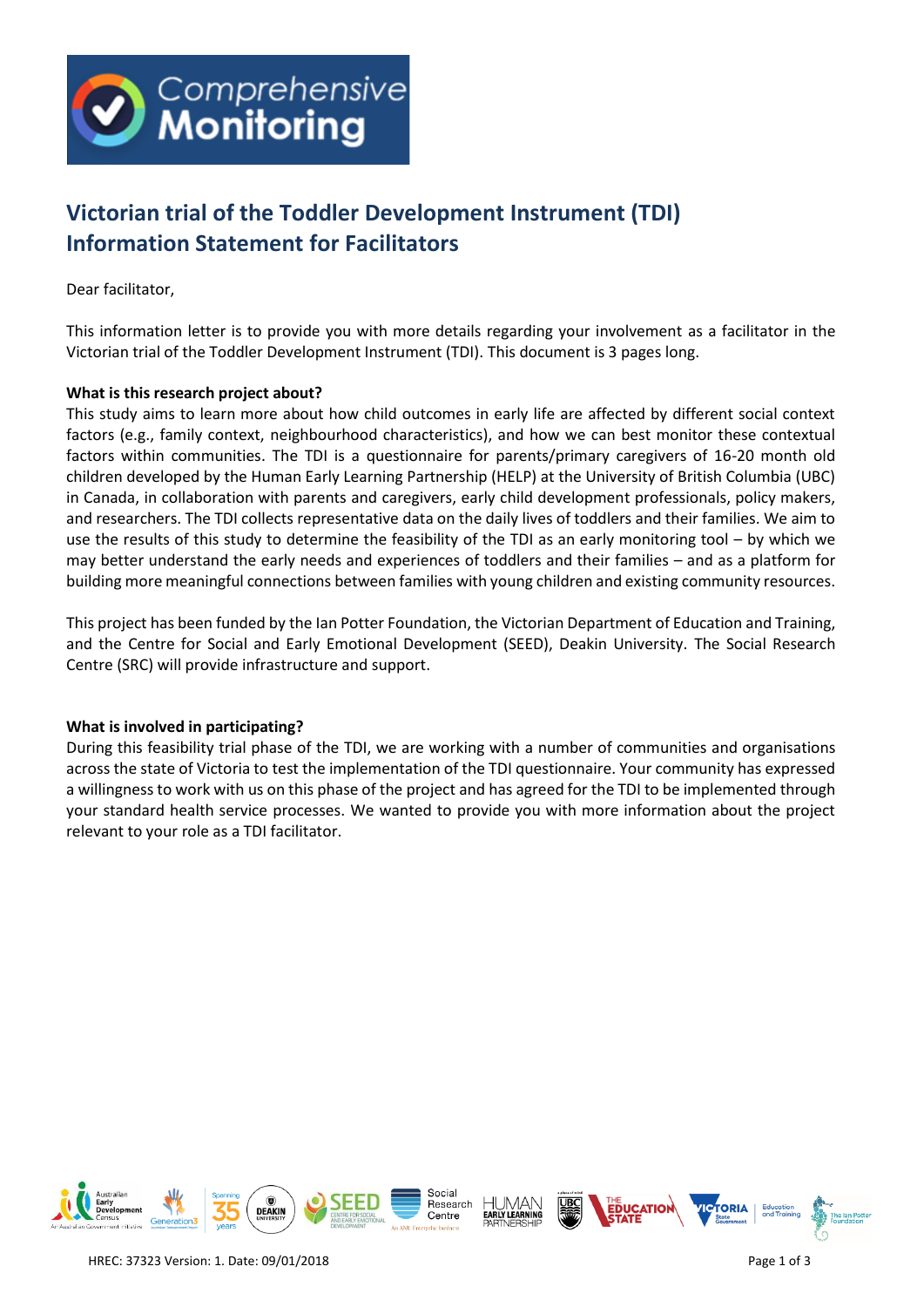In this role, we are asking you to assist with recruitment of parents of children aged 16-20 months who are eligible to complete the questionnaire, and then provide them with support through your normal referral pathways if required. In addition to facilitating the recruitment and support of parents filling out the TDI questionnaire, we are asking you to provide observational feedback related to the implementation of the TDI through your health service. We will be providing you with a feedback form that will allow you to share various challenges and successes you observed in the implementation of the TDI within your community. We may also invite you to provide feedback via participation in a focus group. If you have additional information you would like to share during this time, please contact Cathie Nolan, Comprehensive Child Development Monitoring Project Manager on (03) 9651 3539. Your feedback on the TDI implementation is greatly appreciated and will help shape the administration and utility of the TDI questionnaire in your community. Your participation in feedback is entirely voluntary and you may refuse to participate or withdraw from the study at any time. There will be no penalty if you choose not to participate or if you start to participate and then change your mind. You do not need to tell us the reason why you want to stop being in the project. If you leave the study, we will use any information already collected unless you tell us not to.

For parents/primary caregivers participating in the TDI trial, the questionnaire will take approximately 10-20 minutes to complete, and they do not need to answer any questions that they are not comfortable answering. We are also asking parents/caregivers to provide their email address if they are willing to provide feedback at a later stage on their experience completing the TDI questionnaire. This will take an additional 5-10 minutes. Please remember that parents/caregivers may refuse to participate or withdraw from the study at any time. If they choose to withdraw from the study after completion of all/part of a questionnaire please notify the SRC through their Helpline. Choosing not to participate in this study should not affect the services parents/caregivers receive within your organisation in any way.

# **What are the risks and benefits involved with participating?**

There are no known or suspected risks associated with participating in this study. The only inconvenience to you is the time required to recruit and support the parent in completing the questionnaire, as part of your routine health services. We do not expect there to be any direct benefit to you. However, by participating, you will help contribute to our understanding of factors that influence early child development, and facilitate better documentation of the lived experiences of toddlers and their families in Victoria. This information, in turn, may support the creation and implementation of supportive programs and policies to promote healthy early child development and help toddlers, their families, and their broader communities thrive.

### **How will the TDI data be used?**

The TDI is a population health measure, which means that results are reported at a group level only. All parents'/caregivers' responses will be summarised by region to understand the experiences of toddlers and their families in different areas in Victoria. The research team may also create public maps to display summary results by region. No personal identifying information is ever used in any research summaries or maps. To further safeguard personal information, the research team will never not publicly share data from "small-cell" groups (i.e. geographical areas with few children). Parents will also be asked to provide permission to link to other databases to collect information about the needs and experiences of their child over time. This may include linking to information from the following sources/databases:

- School Entrant Health Questionnaire
- NAPLAN
- Australian Early Development Census
- Middle Years Development Instrument

The responses you and parents/caregivers provide through the feedback forms will be used to further revise processes and content of the TDI. This will ensure that the information collected is meaningful for understanding the effects of early life experiences on the health and wellbeing of toddlers and their families in a Victorian setting. Your feedback will also help shape the delivery of the TDI as we seek to build an implementation model that works well for parents/caregivers in different health service providers and communities within Victoria.

### **How will privacy be protected?**

Most parents/primary caregivers will complete their TDI questionnaires electronically through a secure database hosted by the Social Research Centre. The questionnaire is designed to be completed independently.